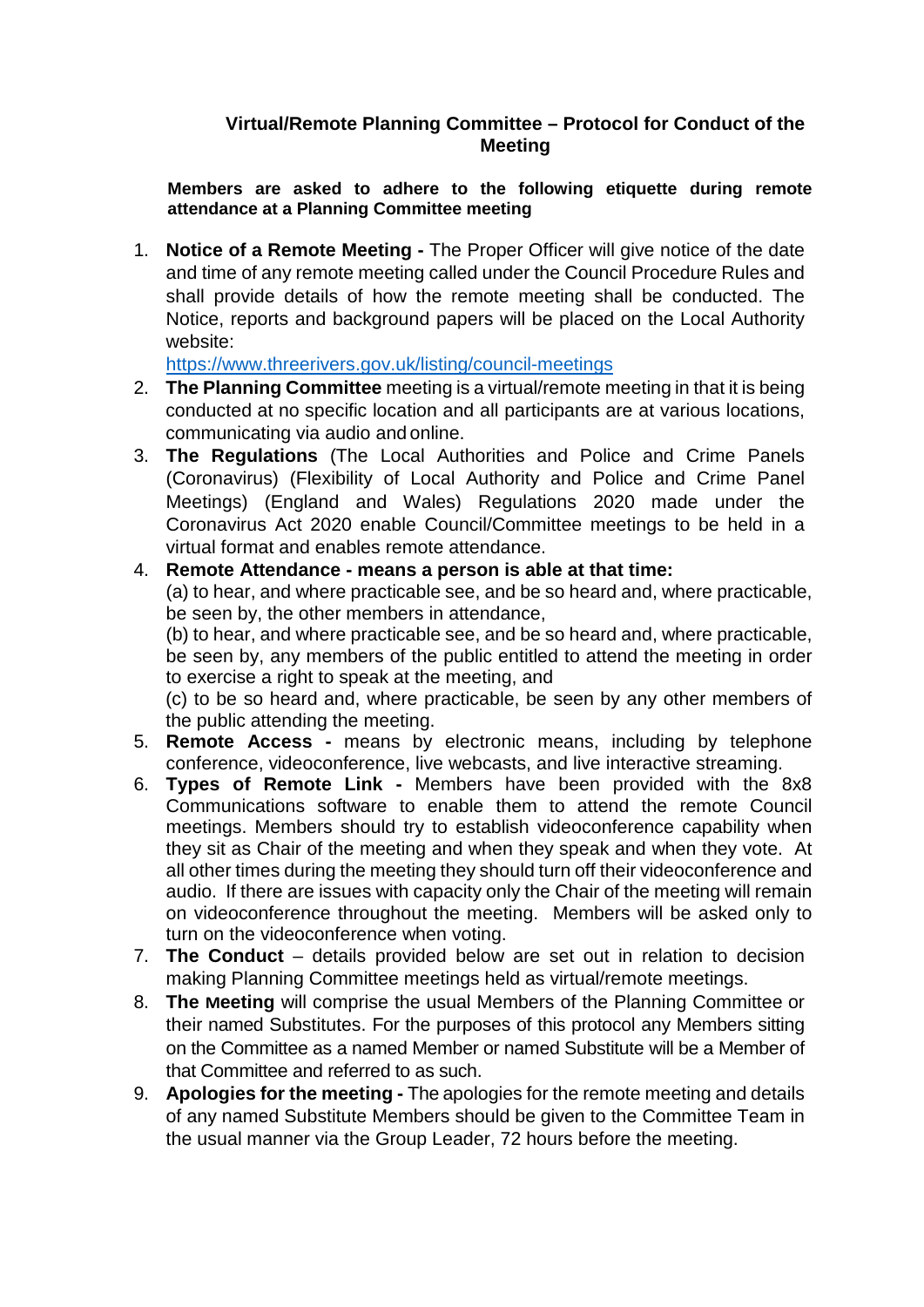- 10. **The Minutes of the meeting**  to be approved by the Committee on their accuracy only and to be signed electronically by the Chair of the Meeting and saved in the Committee folder until such time as the Chair can sign them.
- 11. **Late Items of Business –** would need to be approved by the Chair to take as a late item(s) of business which had not been available five clear working days before the meeting. The late item(s) of business to be announced at the meeting by the Committee Officer and a reason for the urgency of the item to be announced.
- 12. **Declaration of Interests -** Any Member participating by remote link who declares an interest in any item of business will be required to leave the remote meeting – this will be confirmed by the Committee Officer that the Member has left the meeting. The Committee Officer and Lead Planning Officer will confirm to the Member when they may re-join the remote meeting.
- 13. **The Quorum for the Meeting** is 4 Members "in attendance". Any Member participating by remote attendance shall be regarded as present for the purposes of determining quorum. In the event of any failure of the videoconference/audio (or both) the Chair will immediately determine if the remote meeting is still quorate. If it is, then the business of the remote meeting will continue, if there is no quorum then the remote meeting will adjourn for a period specified by the Chair to allow the connection to be re-established.
- 14. **Exclusion of members of the public and press** will be required to leave the remote meeting should items need to be discussed which are exempt from being discussed in public under the access to information procedure rules. Part I of Schedule 12A (Paragraphs 1 to 7).
- 15. **Members of the public wishing to speak** will be entitled to register and identify which application(s) they wish to speak on from the published agenda for the remote meeting. **Those who wish to register to speak must do so by notifying the Committee team by e-mail 48 hours before the meeting. The first 2 people to register on any application (1 for and 1 against) will be sent a link so that they can join the meeting to exercise that right. Registered Speakers can only provide photographs in support/against an application but these must be provided to the Committee Team by 12 noon the day before the meeting.** This will also allow the Committee Team to prepare the speaker sheet in advance of the remote meeting to forward to the Chair of the meeting.
- 16. **Other members of the public** who wish to hear the meeting discussion and view the remote meeting but who do not wish to speak will be able to live stream the remote meeting using the virtual meeting link published on the Council's website with the agenda. Members of the public will not be able to make any comments as this function will be switched off for all remote meetings.
- 17. **Ward Councillors/Other Councillors/Parish Councillors** to provide 48 hours' notice along with details of which application(s) they wish to speak on from the published agenda for the remote meeting. This is so that a link to the virtual meeting can be sent in advance and for the speaker sheet to be prepared for the Chair of the meeting. **Those who wish to register to speak must do so by notifying the Committee team by e-mail 48 hours before the meeting. They will be called upon to speak by leave of the Chair of**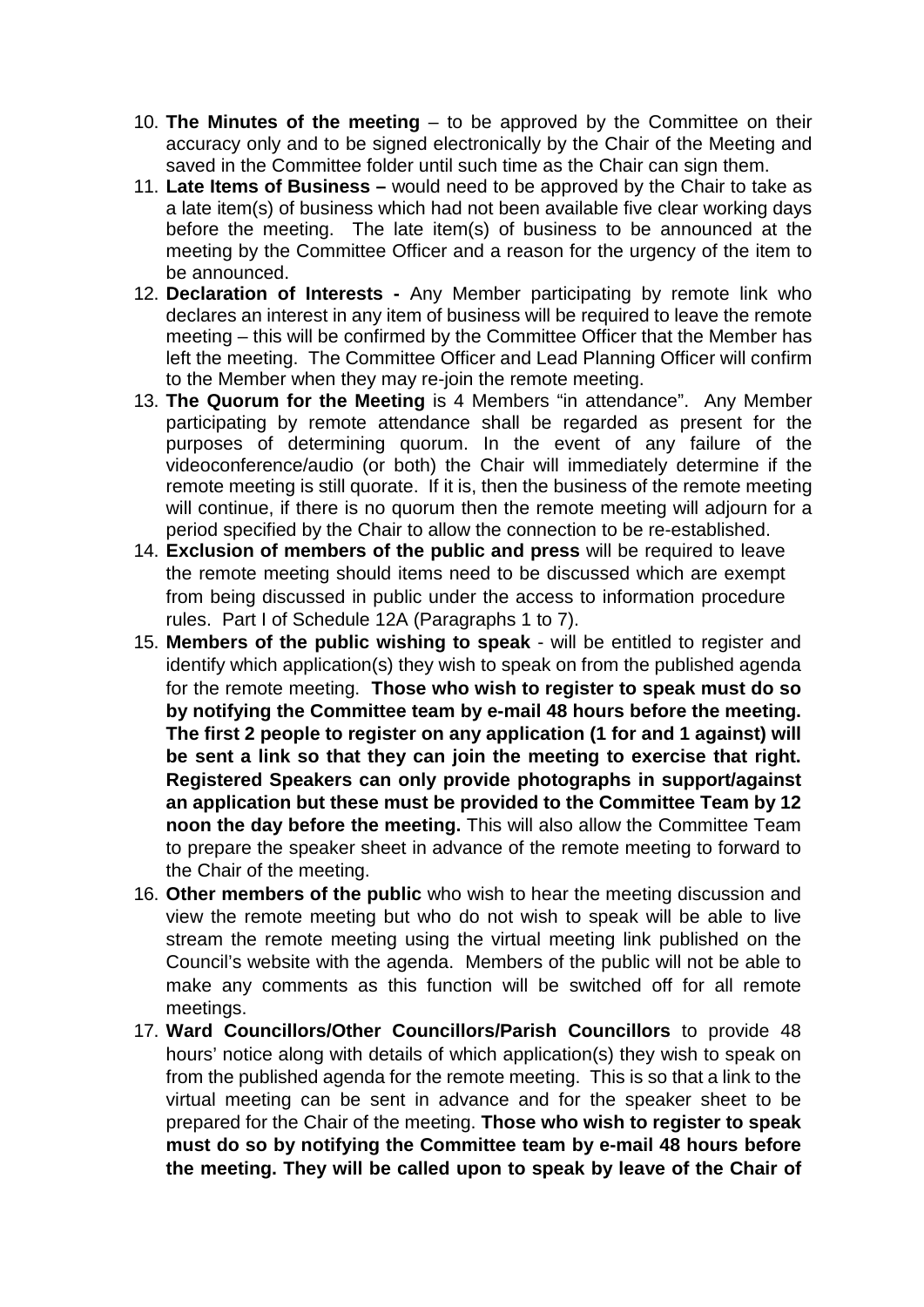**the meeting.**

- 18. **Pre Committee briefing Chair and Group Spokespersons** at the premeeting remote briefing it would help Officers to be aware of any issues/questions Members have prior to the Planning Committee remote meeting so that the Chair and Officers will be better prepared and may assist in making the meeting run smoothly.
- 19. **Opening of the Meeting -** The Chair will open the remote meeting by confirming who is present: Members of the Committee will then introduce themselves, then the Council officers present, Ward Councillors, Parish Councillors and members of the public who have registered to speak at the remote meeting. . Any Member participating by remote link must also confirm at the outset that he/she can see and hear the proceedings and the other attendees. Committee Team will record attendance on behalf of Members.
- 20. **Livestreaming** Under the virtual meeting regulations that govern the conduct of meetings held remotely it is a requirement that not only should all members present be able to hear and be heard, where the meeting is in public any member of the public attending remotely should also be able to hear the debate. Therefore in the event that, for any reason, connectivity is lost with the live streaming, the Officer responsible for monitoring the live streaming will immediately notify the Chair who will adjourn the meeting until such time as the live stream has been restored. In the event that it cannot be restored within 10 minutes of the start of the adjournment the Chair will adjourn the meeting to another date and time.
- 21. **Order of Business** The Chair of the meeting will proceed in the order of business as published on the agenda for the meeting – any late items of business will be taken after the last substantive item of business. The slide show which is usually provided at the meeting for each application will be published along with the agenda report so that both the Members of the Committee, Ward Councillors, Parish Councillors and members of the public can view the plans/photographs online before the remote meeting commences.
- 22. **The Discussion -** Chaired where possible by the usual Chair of Planning Committee or the Vice Chair. The Chair will state the item to be discussed and ask the Planning Case Officer to give a brief description of the item and provide any updated information not contained in the agenda report. The Officer will not be not be on videoconference.
- 23. **Members of the Committee** will be asked by the Chair if they wish to speak. Members should indicate using the hand symbol on the 8x8 Communication System if they wish to speak and when not speaking will be asked to have their microphone on "mute". The Chair will then call on each Member in turn of who indicated a wish to speak and ask them to activate their speaker when invited to speak and give their name. Members should only speak when invited and only one Member should speak at a time.
- 24. **Speakers outside the Committee** Where a Ward Councillor, Parish Councillor or member of the public has requested to speak the Chair will then ask them to speak in turn. Members of the public registered with the Committee Team to speak will be allowed to speak with the objector speaking first and the supporter second. Before addressing the remote meeting, each person will be asked to state their name and asked to show respect to each other and not to talk over someone who is already speaking. They will be asked to put on the mute button if not speaking. They will have up to 3 minutes to speak. They will